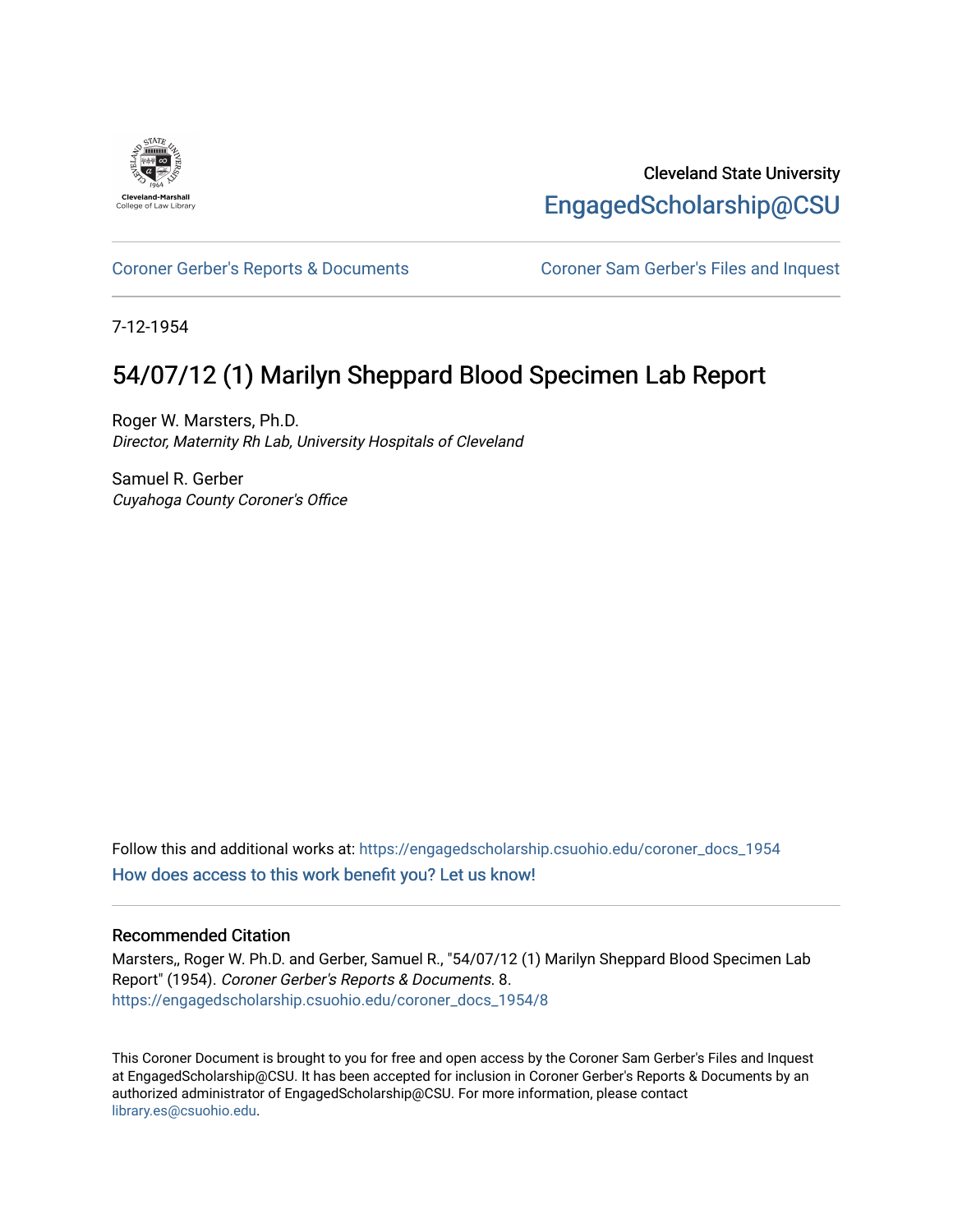### CUYAHOGA COUNTY CORONER'S OFFICE

#### LABORATORY REPORT

|                                   |                       |                               |                                                    | CASE NO. 76629             |
|-----------------------------------|-----------------------|-------------------------------|----------------------------------------------------|----------------------------|
| NAME _______ Marilyh Sheppard     |                       |                               |                                                    | AUTOPSY NO. 7280           |
| Date<br>Procured $\frac{7}{4/54}$ | Date<br>Received      | 7/6/54                        | Date                                               | Reported $\frac{7}{12/54}$ |
| Laboratory No.                    | 1781                  |                               |                                                    |                            |
| Ethyl Alcohol                     | <b>BLOOD</b><br>0.00% | <b>URINE</b>                  |                                                    |                            |
| Methyl Alcohol                    |                       |                               |                                                    |                            |
| Acetone<br>Aldehydes              |                       | Office<br>$\frac{100}{16629}$ | Cuyahoga County Coroner's<br>March 1996<br>$A - 2$ |                            |
| Carbon Monoxide                   |                       |                               |                                                    |                            |
| <b>Barbiturates</b>               | neg.                  |                               |                                                    |                            |
|                                   |                       |                               |                                                    |                            |
| $\mathbf{R}_{\mathrm{c}}$         |                       |                               |                                                    |                            |
|                                   |                       |                               |                                                    |                            |
|                                   |                       |                               |                                                    |                            |

 $12 - 53 - 5M$